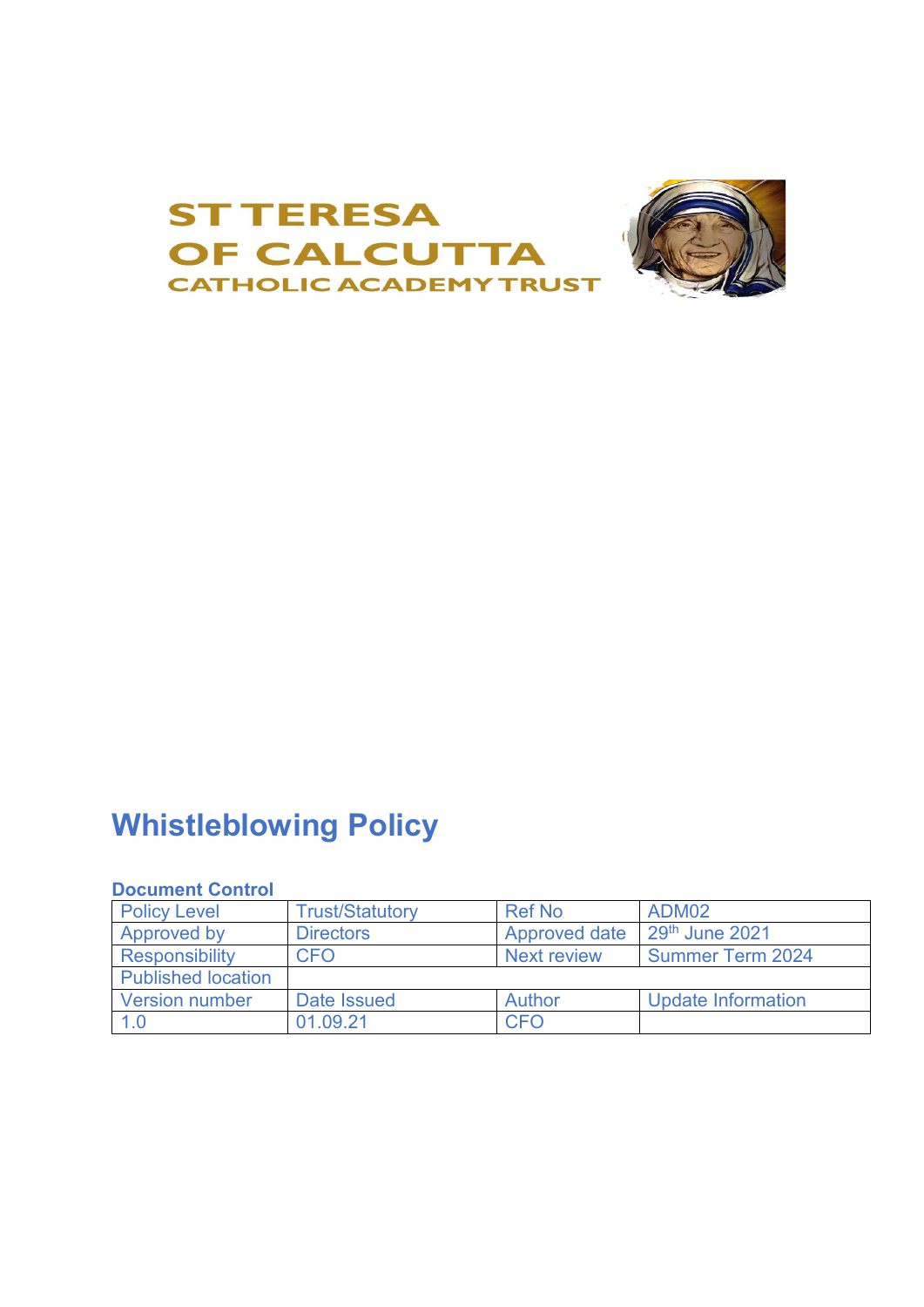# **Contents**

| <b>Section</b>                               | Page |  |
|----------------------------------------------|------|--|
| 1.0 Policy statement                         |      |  |
| 2.0 Scope and purpose                        |      |  |
| 3.0 What is whistleblowing                   |      |  |
| 4.0 Confidentiality                          |      |  |
| 5.0 Anonymous Allegations                    |      |  |
| 6.0 Untrue and Malicious Allegations         |      |  |
| 7.0 How to raise a concern                   |      |  |
| 8.0 How the Trust will respond               |      |  |
| 8.1 Initial Assessment of Appropriate Action | 4    |  |
| 8.2 Investigation Process                    | 5    |  |
| 8.3 Outcome                                  | 6    |  |
| 8.4 Record Keeping                           | 6    |  |
| 9.0 Further Action and Contacts              |      |  |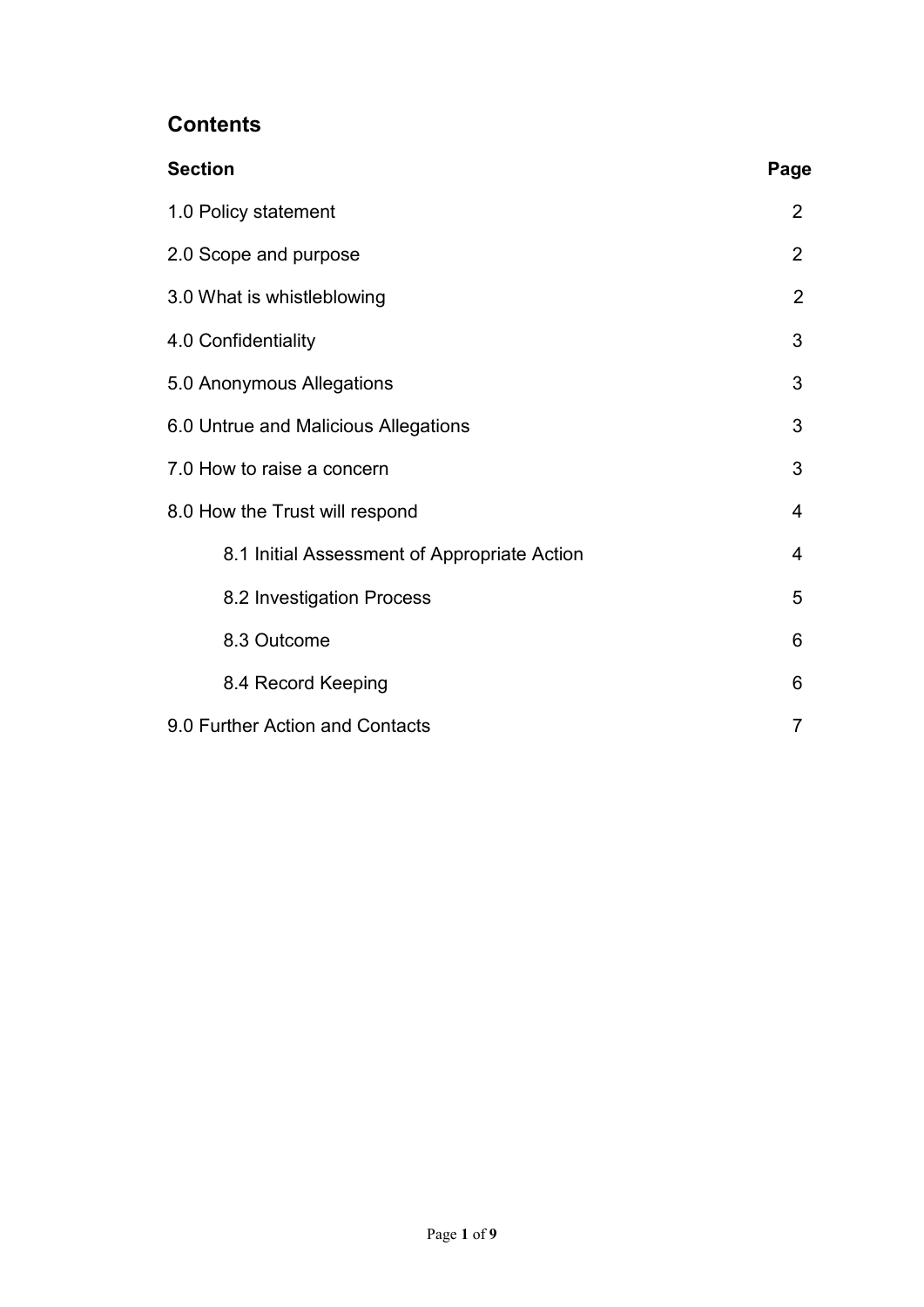# **1.0 Policy Statement**

1.1 This policy outlines the Trusts approach to employee disclosures about wrongdoing in the workplace, known as "whistleblowing" in accordance with the Public Interest Disclosure Act 1998.

1.2 The Trust is committed to providing a working environment to protect the health, safety and welfare of all its employees. The Trust is committed to the highest possible standards of openness, probity and accountability and will not tolerate malpractice or wrong doing.

1.3 This policy seeks to protect individuals who make disclosures with regard to any instance of malpractice or wrong doing in the public interest.

#### **2.0 Scope and Purpose**

2.1 This policy applies to all staff in the Trust and:

• contractors working for the Trust or one of the schools on any of the Trust's premises, for example, agency staff, builders, drivers;

• suppliers and those providing services under a contract with the Trust or one of the schools in their own premises;

• Directors, Governors, volunteers or others acting on behalf of the Trust.

2.2 This policy covers information disclosed in the public interest which is likely to fall outside the established Trust policies for handling complaints, grievances or otherwise raising a concern at work.

2.3 This policy is intended to:

• enable and encourage the disclosure of information about malpractice internally;

• reassure those making a disclosure that concerns will be taken seriously without victimisation, discrimination or disadvantage; and

• provide information about how to raise concerns and explain how the Trust will respond.

#### **3.0 What is whistleblowing?**

3.1 Whistleblowing, also known as confidential reporting or protected disclosure is the disclosure or communication of information about possible wrongdoing or malpractice.

3.2 Qualifying disclosures are disclosures of information where there is a reasonable belief (and it is in the public interest) that one or more of the following matters is either happening, has taken place, or is likely to happen in the future:

• a criminal offence

• the breach of a legal obligation – including for example bribery, financial fraud or mismanagement, negligence, breach of Trust internal policies and procedures, conduct likely to damage our reputation (including the use of social media), unauthorised disclosure of confidential information, other unethical behaviour

• a miscarriage of justice

• a danger to the health and safety of any individual – including Child Protection and Safeguarding concerns

- damage to the environment
- deliberate attempt to conceal any of the above

3.3 If your concern is in relation to safeguarding and the welfare of students at the academy, you should consider whether the matter is better raised under the Trust's Child Protection Policy and in accordance with the arrangements for reporting such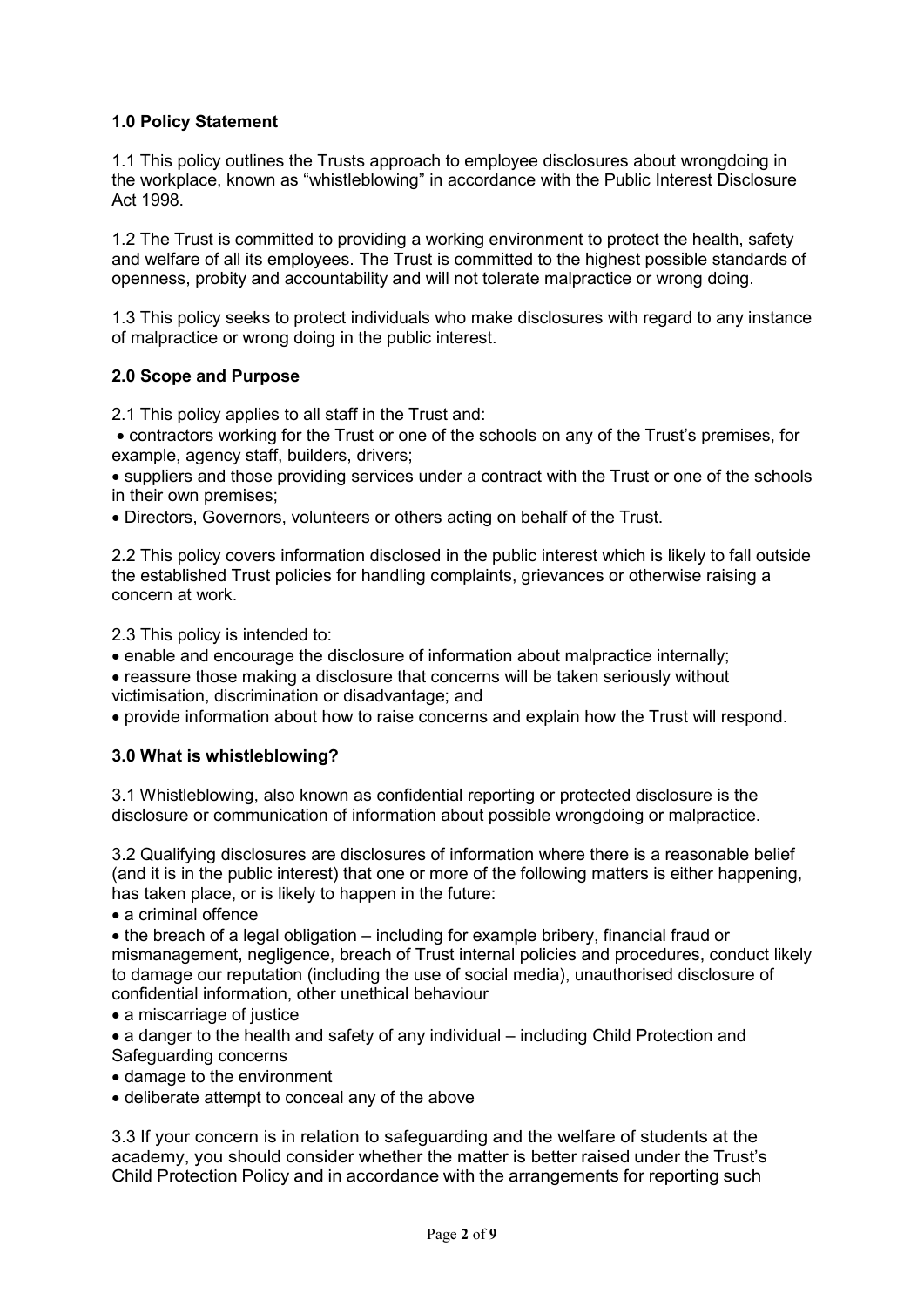concerns, i.e. via the Designated Safeguarding Lead, or the Headteacher (in the case of a safeguarding allegation about a member of staff), although the principles set out in this policy may still apply.

# **4.0 Confidentiality**

4.1 If you so wish, every possible effort will be made to protect an employee's identify. It must be appreciated however, that the investigation process may reveal the source of the information and a statement may be required as part of the evidence and/or an individual may be a possible witness in any future proceedings. If a situation arises where a concern cannot be resolved without revealing your identity, this will be discussed with you prior to proceeding.

4.2 Within the Trust, all employees have a duty of confidentiality. The duty of confidentiality is implied by the law in every contract of employment and prohibits employees from publicly disclosing employers' confidential information, unless it is in the public interest that the information is disclosed or unless the Trust fails to follow required procedures. Other legal restrictions on the disclosure of information, for example under data protection legislation, may also apply.

# **5.0 Anonymous Complaints**

5.1 Where we receive anonymous complaints, we will make a determination about whether to investigate based on:

- the seriousness of the issue raised
- the credibility of the concern
- the likelihood of confirming the allegation from other sources

5.2 We will keep a central record of disclosures made under the Whistleblowing Policy.

5.3 We will comply with data protection requirements in terms of any records made and kept.

# **6.0 Untrue and Malicious Allegations**

6.1 If you make a disclosure in good faith, but it is not confirmed by the investigation, no action will be taken against you. If however, your allegation is frivolous, malicious, vexatious or for personal gain, this will be treated as a serious disciplinary offence and disciplinary action may be taken.

#### **7.0 How to raise a concern**

7.1 Employees should raise their concerns with their immediate line manager if possible. However, the most appropriate person to contact to report a concern will depend on the seriousness and sensitivity of the issues involved and who is suspected of the malpractice.

7.2 Where the individual believes that their manager is involved in the matter of concern, they should then contact the Headteacher; or Catholic Senior Executive Leader if the concern raised is related to the Headteacher.

7.3 Concerns should normally be raised within the Trust in the first instance. In the event that you believe the governors / directors are also implicated, you should seek advice from your Trade Union or the charity Protect.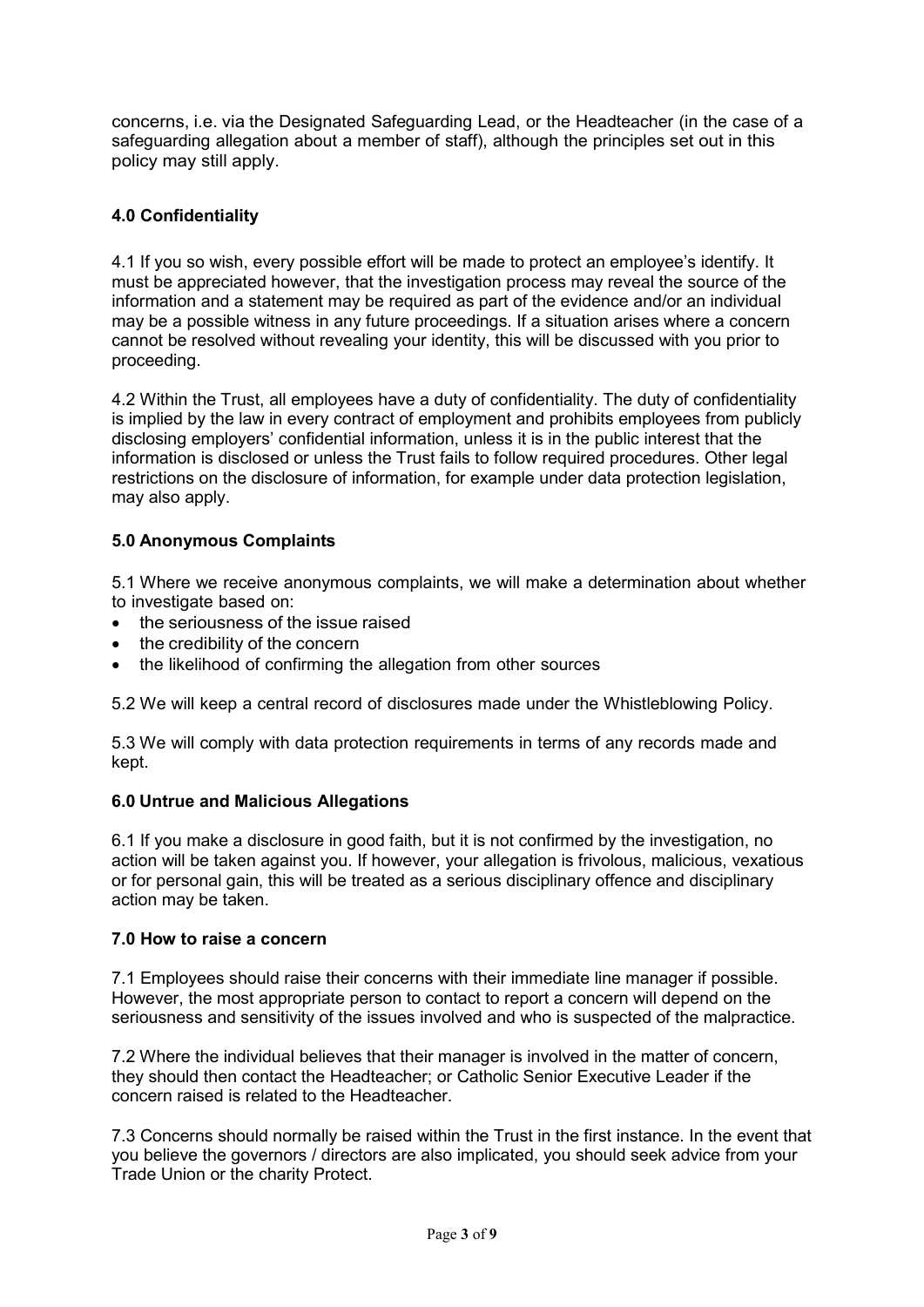7.4 Wherever possible, concerns should be expressed in writing, setting out the background and history of the concern, giving names, dates and places where possible, and the cause of the concern.

7.5 If you do not feel able to put the concern in writing initially, concerns may be raised verbally but the person who hears the concern should make a written report to document the concern as soon as possible.

7.6 You will need to demonstrate to the person contacted that there are sufficient grounds for concern to enable the matter to be taken forward. You may invite your trade union representative to be present during any meetings in connection with the concerns raised.

7.7 The aim of this policy is to provide an internal mechanism for reporting, investigating and remedying any wrongdoing in the workplace. In most cases you should not find it necessary to alert anyone externally.

7.8 The law recognises that in some circumstances it may be appropriate for you to report your concerns to an external body such as a regulator. It will very rarely, if ever, be appropriate to alert the media. We strongly encourage you to seek advice before reporting a concern to anyone external. Protect holds a list of prescribed regulators for reporting certain types of concern.

7.9 Whistleblowing concerns usually relate to the conduct of our staff, but they may sometimes relate to the actions of a third party, such as a contractor, supplier or service provider. The law allows you to raise a concern with a third party, where you reasonably believe it relates mainly to their actions or something that is legally their responsibility. However, we encourage you to report such concerns internally first.

#### **8.0 How the Trust will respond**

#### **8.1 Initial Assessment of Appropriate Action**

8.1.1 Once you have raised a concern, we will carry out an initial assessment to determine the scope of any investigation. We will inform you of the outcome of our assessment. You may be required to attend additional meetings in order to provide further information.

8.1.2 Allegations will be handled confidentially and discreetly by all who are directly involved in the investigating process.

8.1.3 The person receiving the information will ensure that, in the most serious of concerns, at least the Headteacher and if necessary the Governing Body / Directors Board receive adequate details of the employees using this policy, for the purpose of corporate recording and monitoring.

8.1.4 Once you have informed your line manager or the appropriate senior manager of your concern, they will make initial enquiries on a confidential basis where possible. If urgent action is required, this will be taken before any investigation is conducted.

8.1.5 If your concern falls within another policy of the Trust (for example the Grievance Policy) or within specific procedures (for example Child Protection) they will normally be referred to the relevant Policy or procedures. Some concerns may be resolved by agreed action with you without the need for investigation.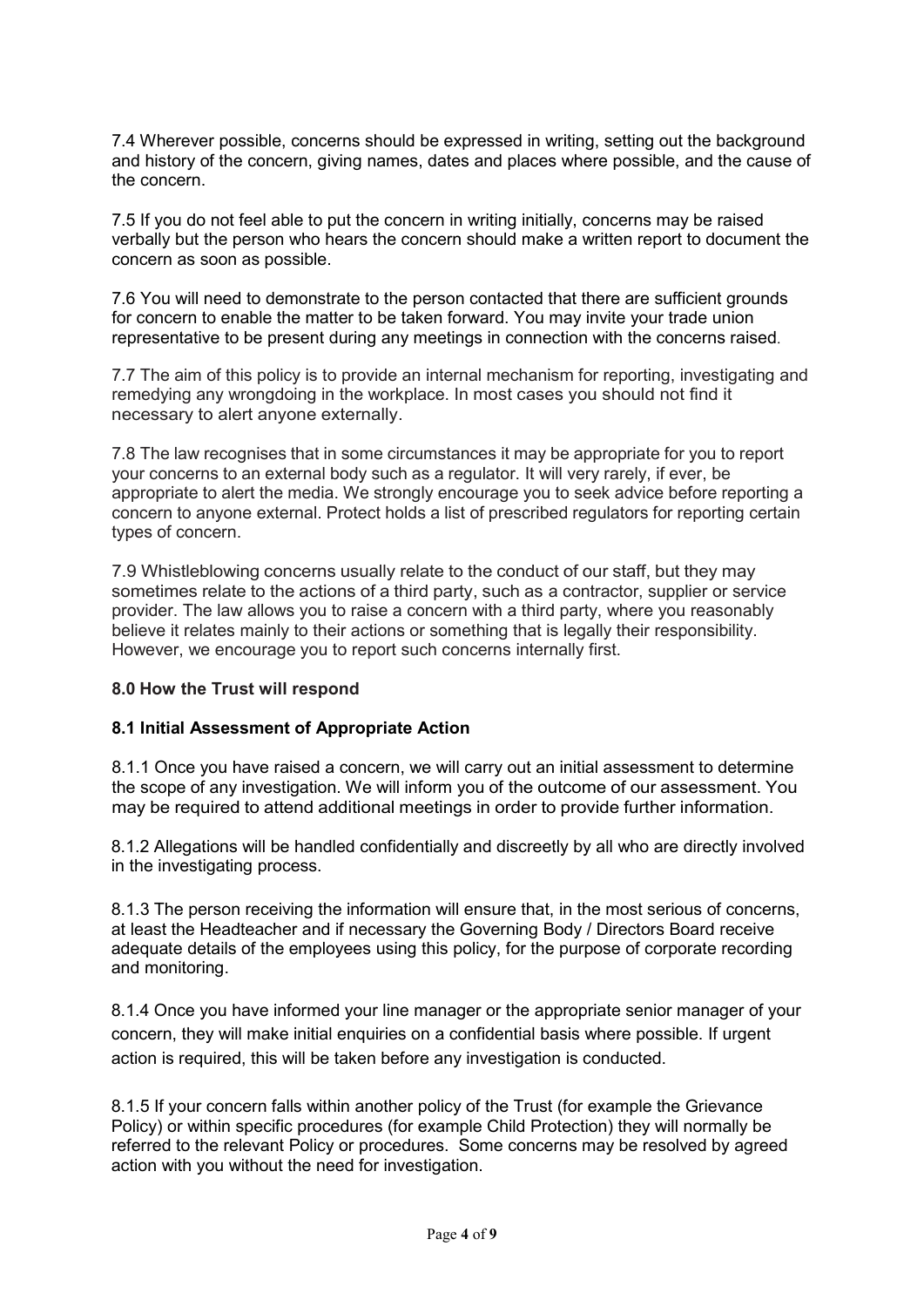8.1.6 If it is determined that the matter should be dealt with formally, advice will be sought from the Trust's HR advisor and an appropriate investigation manager identified. Investigation procedures into allegations of malpractice must be independent, skilled and objective. The Investigating Officer appointed must therefore not have had any previous involvement with the case and will be sensitive to the wishes of the complainant wherever possible.

8.1.7 Where a complaint involves the Headteacher, then an Investigating Officer must be appointed who does not work at, or with the Trust.

8.1.8 Depending upon the circumstances, external agencies may also be involved in the investigation.

8.1.9 After initial enquiries to assess the seriousness of the matter, the matters raised may:

- be investigated by management, internal audit, or through the disciplinary process.
- be referred to the police.
- be referred to the external auditor.
- form the subject of an independent enquiry.

#### **8.2 Investigation Process**

8.2.1 During the investigation every effort will be made to protect the legitimate rights of all parties involved. In particular, the following principles shall be adhered to:

- Strict confidentiality must be maintained at all times. Any breach of confidentiality may lead to consideration of disciplinary action;
- Throughout the investigation process, the complainant, the alleged perpetrator and any others interviewed are entitled to be accompanied by either a companion or professional association/trade union representative.

8.2.2 You will be informed of who will be handling the inquiry, how you can contact them and whether your further assistance may be required. Within ten working days of a concern being raised, the person looking into the concern will write to you:

- Acknowledging that the concern has been received.
- Indicating how the Trust Board proposes to deal with the matter.
- Giving an estimate of how long it will take to provide a final response.
- Telling you whether any initial enquiries have been made.
- Telling you whether further investigations will take place and if not, why not.
- Supplying you with information on support available to you.

8.2.3 The amount of contact between the person considering the issues and you will depend on the nature of the matters raised, the potential difficulties involved and the clarity of the information provided. If necessary, the Trust will seek further information from you.

8.2.4 The Trust will keep you informed of what is happening as far as is practical.

8.2.5 If any meeting is arranged, you can be accompanied by a trade union or professional association representative or a friend, and you have the right to request that this be away from your place of work.

8.2.6 The Trust will take steps to minimise any difficulties which you may experience as a result of raising a concern. For instance, if you are required to give evidence in criminal or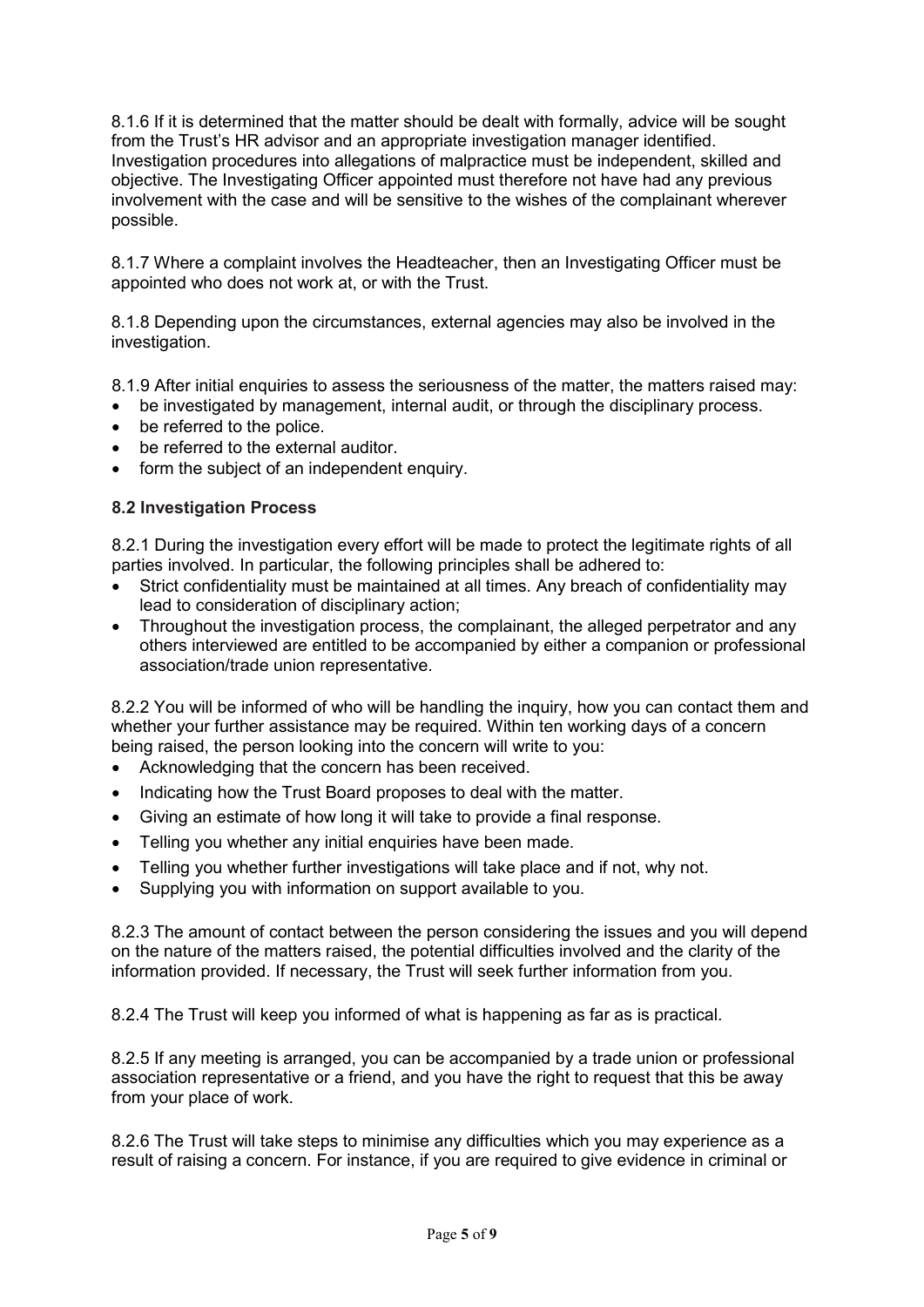disciplinary proceedings, the Trust will arrange for you to receive advice about the procedure.

8.2.7 Witnesses may be interviewed as part of the investigation and asked to provide a written statement. Where witnesses have been identified by the complainant, and particularly where witnesses are interviewed, it is important that the witnesses do not suffer any personal detriment as a result, providing that they have acted in good faith.

# **8.3 Outcome**

8.3.1 The Trust accepts that you need to be reassured that the matter has been properly addressed. Thus, subject to legal constraints, we will inform you of the outcome of any investigation.

8.3.2 The investigation will conclude with a report by the Investigating Officer to the Headteacher, Chair of the Board or other relevant person. This will summarise the Investigating Officer's findings on the allegations and recommend further action which could include:

- a finding that the allegation was unfounded and therefore no action needs to be taken; o a recommendation to take no further action on the complaint. This will be appropriate if the Investigating Officer decides that there is a lack of evidence relating to the complaint or that the complaint is untrue;
- a recommendation to take action in order to deal with the matter on the basis that it is not sufficiently serious to warrant formal disciplinary action. Such action could include:
- written management advice; and/or
- an instruction to the member of staff to undertake appropriate guidance and/or training; and/or
- appropriate changes in working arrangements which must not be to the disadvantage of the complainant;
- a recommendation to initiate formal disciplinary action because there is objective evidence to support the allegation that malpractice has taken place.

8.3.3 The Headteacher/relevant person will write to the complainant and the alleged perpetrator detailing the findings of the investigation and the action to be taken. This letter will contain an undertaking that the complainant and any witnesses will not be victimised or suffer any detriment as a result of having made the complaint.

8.3.4 Where a Headteacher/relevant person determines to take no action irrespective of the recommendation made he/she shall give written reasons for this determination to the complainant (and the alleged perpetrator). Failure to give such information will be regarded as a breach of this procedure.

8.3.5 Where the Investigating Officer considers that a complaint is untrue and malicious he/she will recommend a second investigation of the circumstances. This may lead to consideration of disciplinary action against the complainant. Suspension may be considered necessary but should be seen as a neutral act which does not of itself imply that any preemptive judgement has been reached.